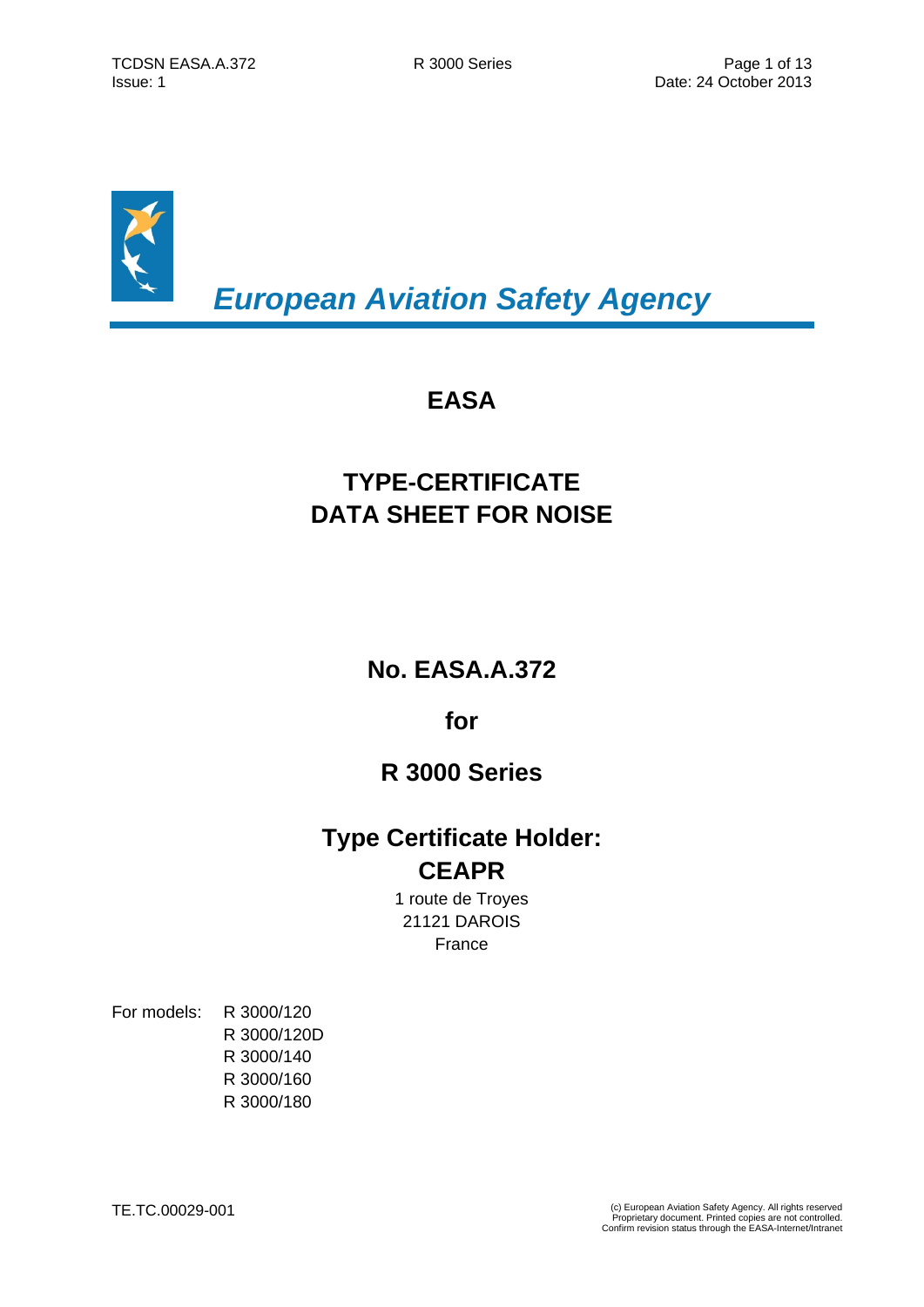## INTENTIONALLY LEFT BLANK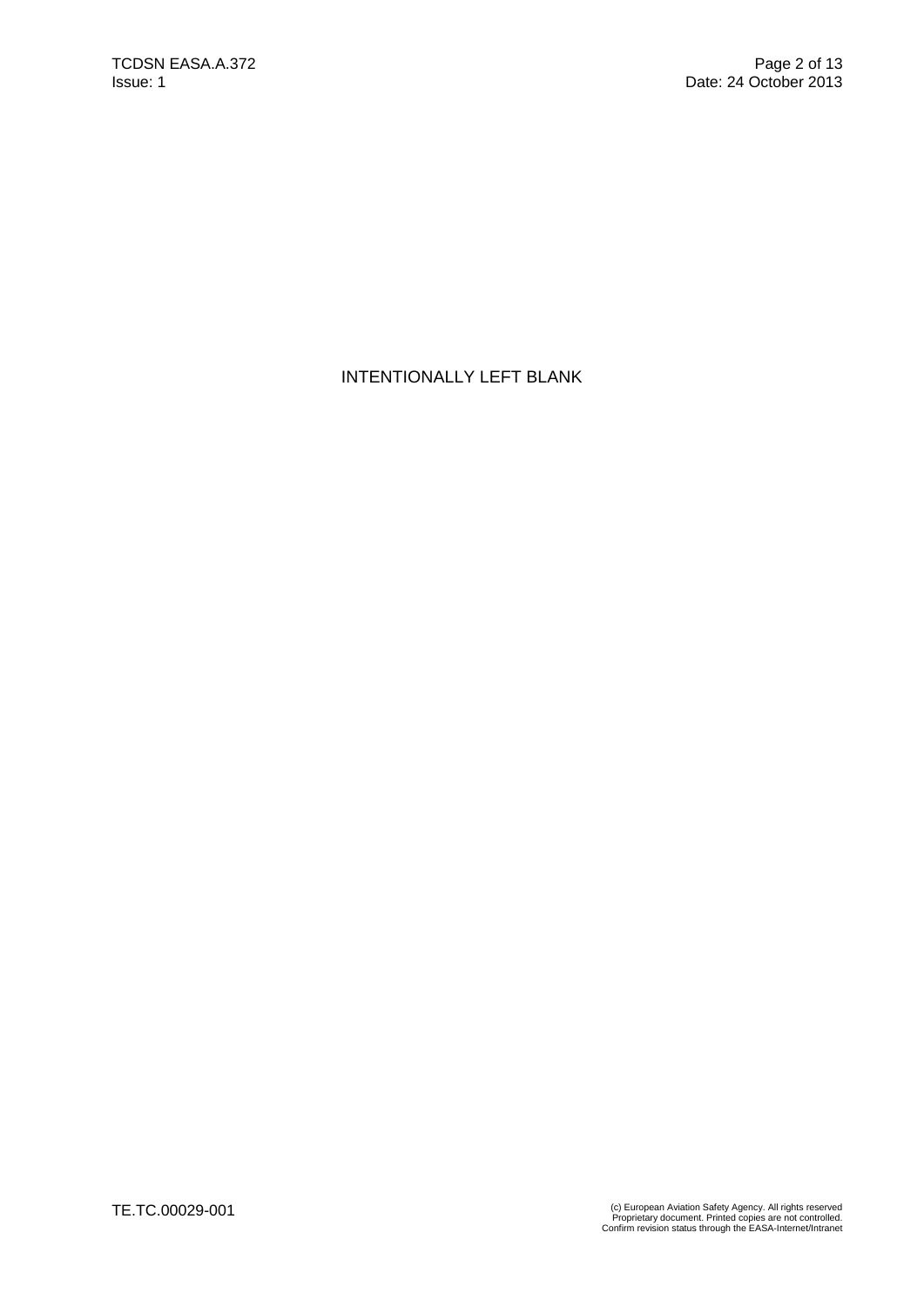| Type Certificate Holder <sup>1</sup> | <b>CEAPR</b>                   | Aircraft Type Designation <sup>1</sup> | R 3000/120 |   |
|--------------------------------------|--------------------------------|----------------------------------------|------------|---|
| Engine Manufacturer <sup>1</sup>     | Lycoming                       | Engine Type Designation <sup>1</sup>   | O-235-L2A  |   |
| Noise Certification Basis            | <b>ICAO Annex 16, Volume I</b> | Edition / Amendment                    | Chapter    | 6 |

| <b>EASA</b> | Propeller    | Propeller Type | Additional modifications essential to meet the                    | Maximum                  |       | Overflight dB(A) | See  |
|-------------|--------------|----------------|-------------------------------------------------------------------|--------------------------|-------|------------------|------|
| Record No.  | Manufacturer | Designation    | requirements or needed to attain the certificated<br>noise levels | Take-off<br>(kg)<br>mass | Level | Limit            | Note |
| C10914      | Sensenich    | 72CKS6-0-52    | none                                                              | 900                      | 67.2  | 72.0             |      |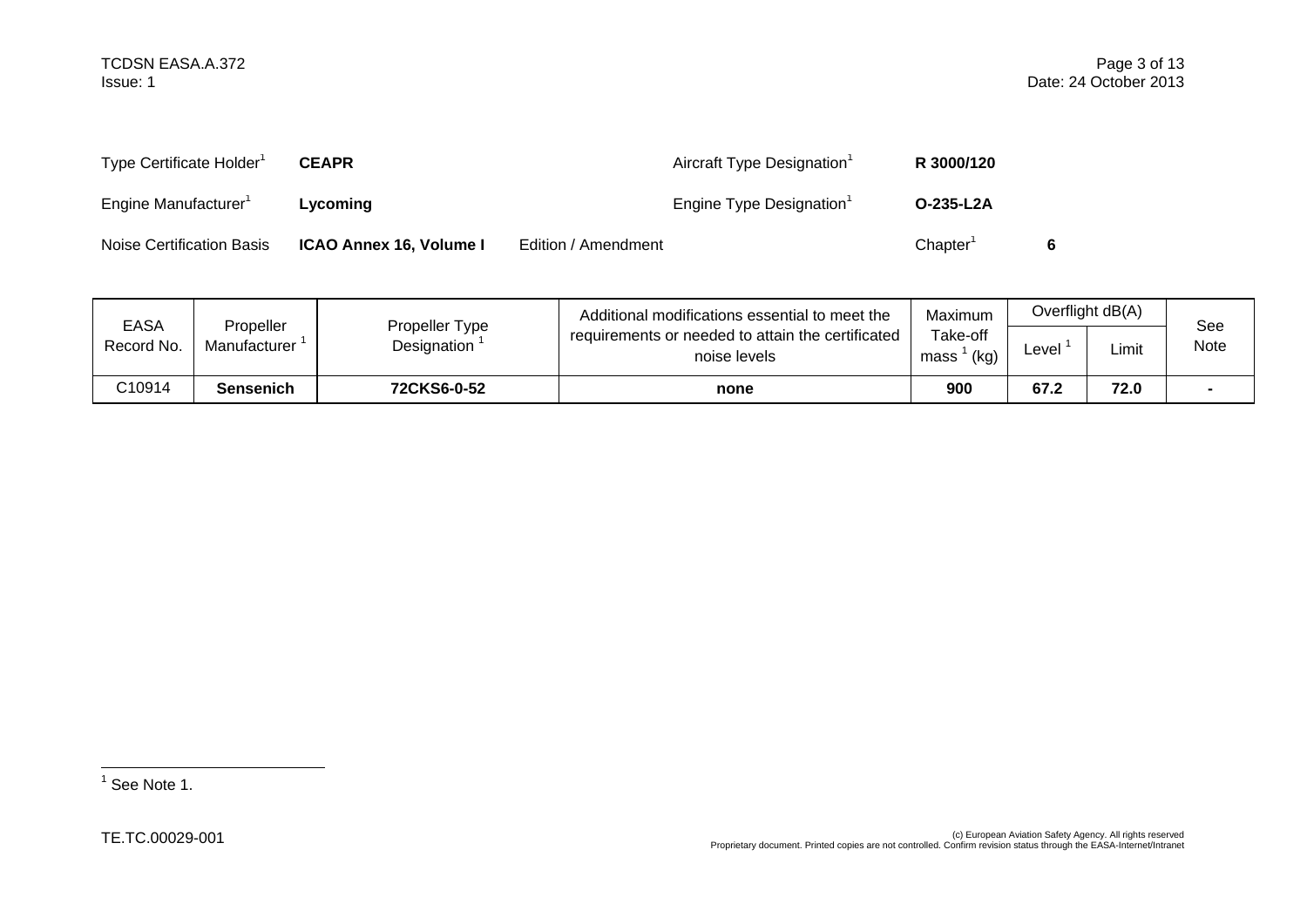| Type Certificate Holder <sup>1</sup> | <b>CEAPR</b>                   | Aircraft Type Designation <sup>1</sup> | R 3000/120 |  |
|--------------------------------------|--------------------------------|----------------------------------------|------------|--|
| Engine Manufacturer <sup>1</sup>     | Lycoming                       | Engine Type Designation <sup>1</sup>   | O-235-N2A  |  |
| Noise Certification Basis            | <b>ICAO Annex 16, Volume I</b> | Edition / Amendment                    | Chapter    |  |

| <b>EASA</b> |                           |                               | Additional modifications essential to meet the                    | Maximum                  |       | Overflight dB(A) |             |
|-------------|---------------------------|-------------------------------|-------------------------------------------------------------------|--------------------------|-------|------------------|-------------|
| Record No.  | Propeller<br>Manufacturer | Propeller Type<br>Designation | requirements or needed to attain the certificated<br>noise levels | Take-off<br>(kg)<br>mass | Level | Limit            | See<br>Note |
| C11397      | <b>Sensenich</b>          | 72CKS6-0-52                   | none                                                              | 900                      | 67.2  | 72.0             |             |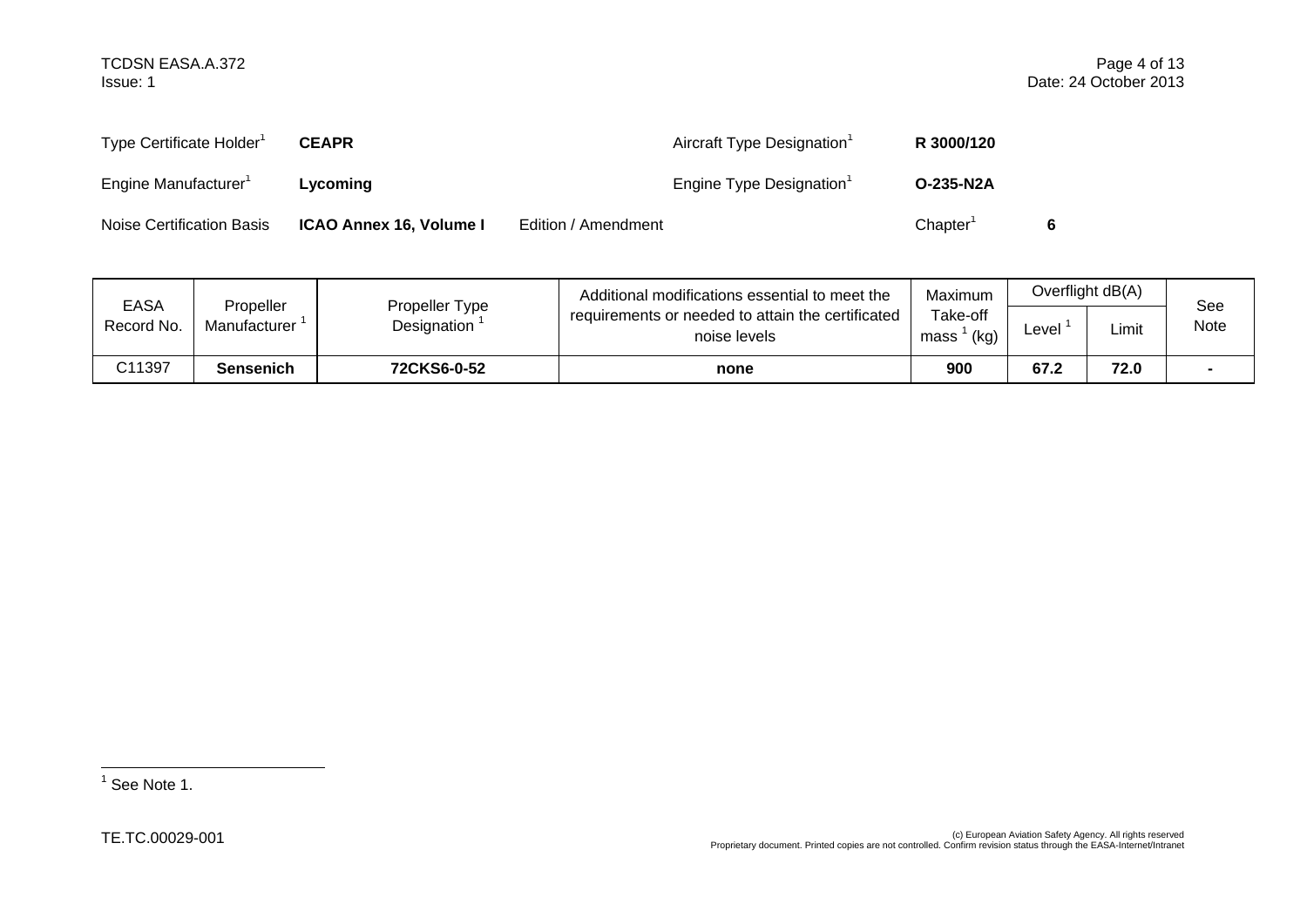| Type Certificate Holder <sup>1</sup> | <b>CEAPR</b>                   | Aircraft Type Designation <sup>1</sup> | R 3000/120D |  |
|--------------------------------------|--------------------------------|----------------------------------------|-------------|--|
| Engine Manufacturer <sup>1</sup>     | Lycoming                       | Engine Type Designation <sup>1</sup>   | O-235-L2A   |  |
| Noise Certification Basis            | <b>ICAO Annex 16, Volume I</b> | Edition / Amendment                    | Chapter     |  |

|                           |                           |                               | Additional modifications essential to meet the                    | Maximum                  |       | Overflight dB(A) |             |
|---------------------------|---------------------------|-------------------------------|-------------------------------------------------------------------|--------------------------|-------|------------------|-------------|
| <b>EASA</b><br>Record No. | Propeller<br>Manufacturer | Propeller Type<br>Designation | requirements or needed to attain the certificated<br>noise levels | Take-off<br>(kg)<br>mass | Level | Limit            | See<br>Note |
| C445                      | <b>Sensenich</b>          | 72CKS6-0-52                   | none                                                              | 900                      | 65.9  | 72.0             |             |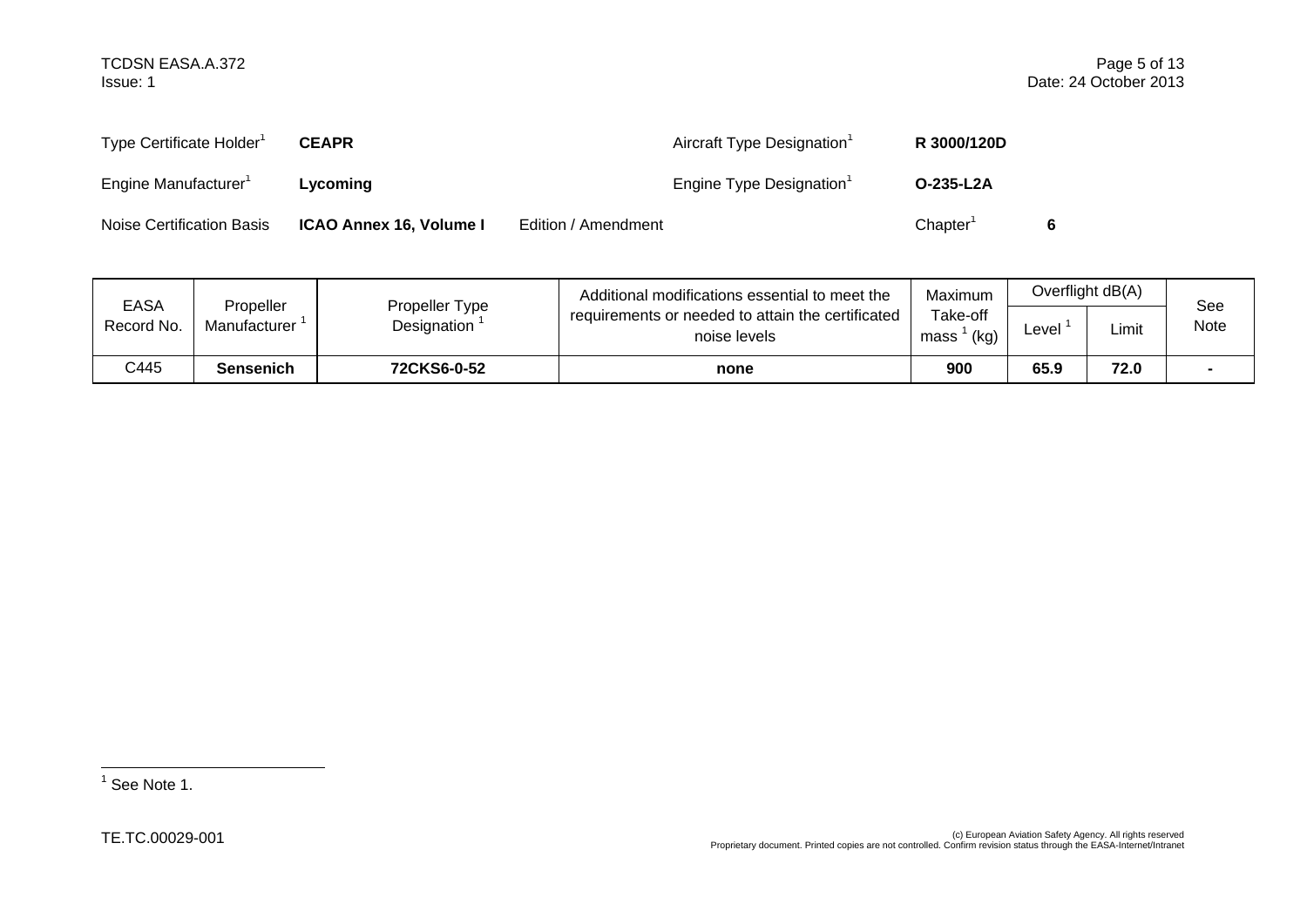| Type Certificate Holder <sup>1</sup> | <b>CEAPR</b>                   | Aircraft Type Designation <sup>1</sup> | R 3000/120D |  |
|--------------------------------------|--------------------------------|----------------------------------------|-------------|--|
| Engine Manufacturer <sup>1</sup>     | Lycoming                       | Engine Type Designation <sup>1</sup>   | O-235-N2A   |  |
| Noise Certification Basis            | <b>ICAO Annex 16, Volume I</b> | Edition / Amendment                    | Chapter     |  |

|                           |                           |                               | Additional modifications essential to meet the                    | Maximum                  |       | Overflight dB(A) | See  |
|---------------------------|---------------------------|-------------------------------|-------------------------------------------------------------------|--------------------------|-------|------------------|------|
| <b>EASA</b><br>Record No. | Propeller<br>Manufacturer | Propeller Type<br>Designation | requirements or needed to attain the certificated<br>noise levels | Take-off<br>(kg)<br>mass | Level | Limit            | Note |
| C446                      | <b>Sensenich</b>          | 72CKS6-0-52                   | none                                                              | 900                      | 65.9  | 72.0             |      |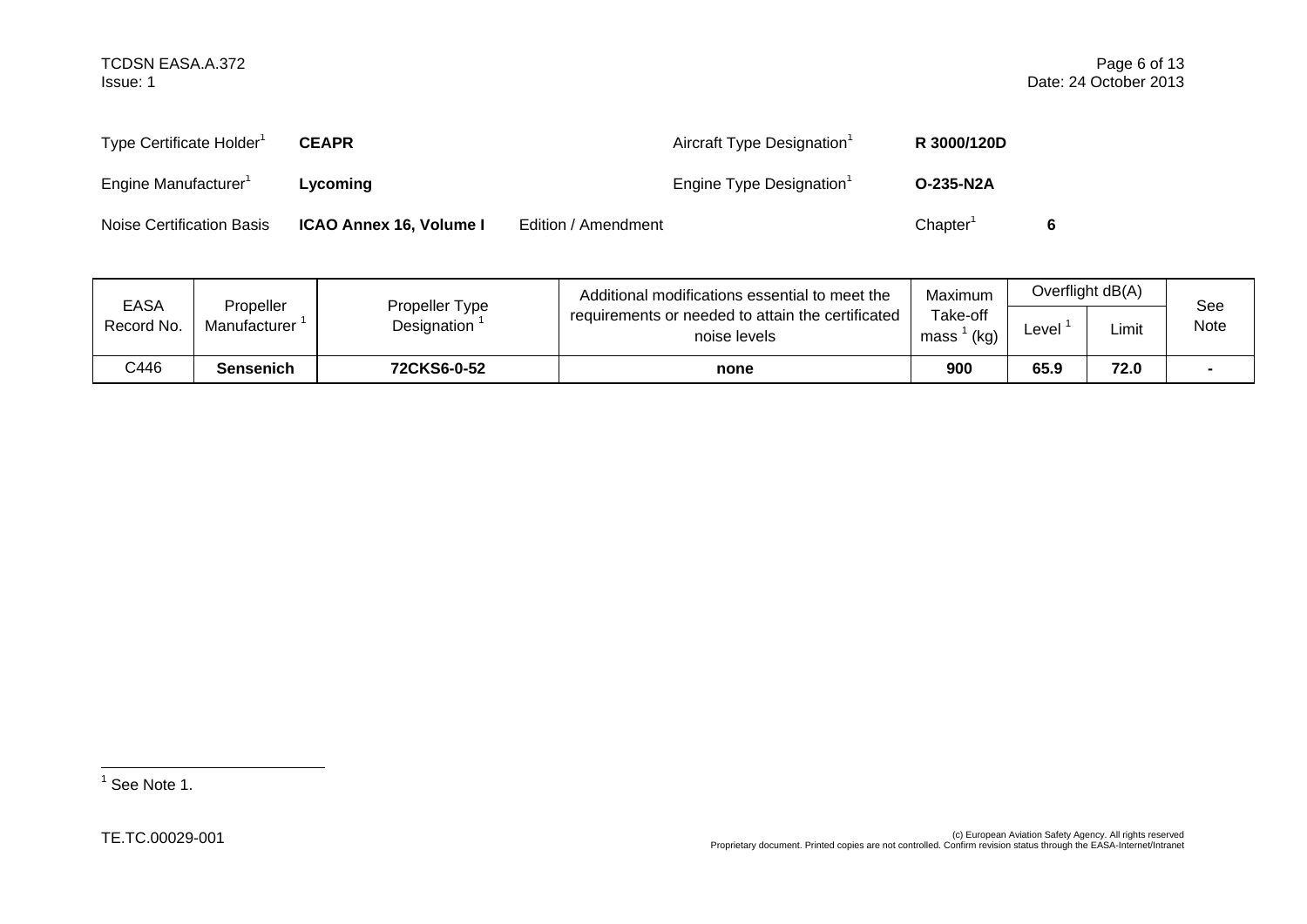| Type Certificate Holder <sup>1</sup> | <b>CEAPR</b>                   | Aircraft Type Designation <sup>1</sup> | R 3000/140 |  |
|--------------------------------------|--------------------------------|----------------------------------------|------------|--|
| Engine Manufacturer <sup>1</sup>     | Lycoming                       | Engine Type Designation <sup>1</sup>   | O-320-D2A  |  |
| Noise Certification Basis            | <b>ICAO Annex 16, Volume I</b> | Edition / Amendment                    | Chapter    |  |

| <b>EASA</b> |                           |                               | Additional modifications essential to meet the                    | Maximum                  |       | Overflight dB(A) | See  |
|-------------|---------------------------|-------------------------------|-------------------------------------------------------------------|--------------------------|-------|------------------|------|
| Record No.  | Propeller<br>Manufacturer | Propeller Type<br>Designation | requirements or needed to attain the certificated<br>noise levels | Take-off<br>(kg)<br>mass | Level | Limit            | Note |
| C447        | <b>Sensenich</b>          | 74DMS5-2-64                   | none                                                              | 050, ا                   | 70.7  | 74.0             |      |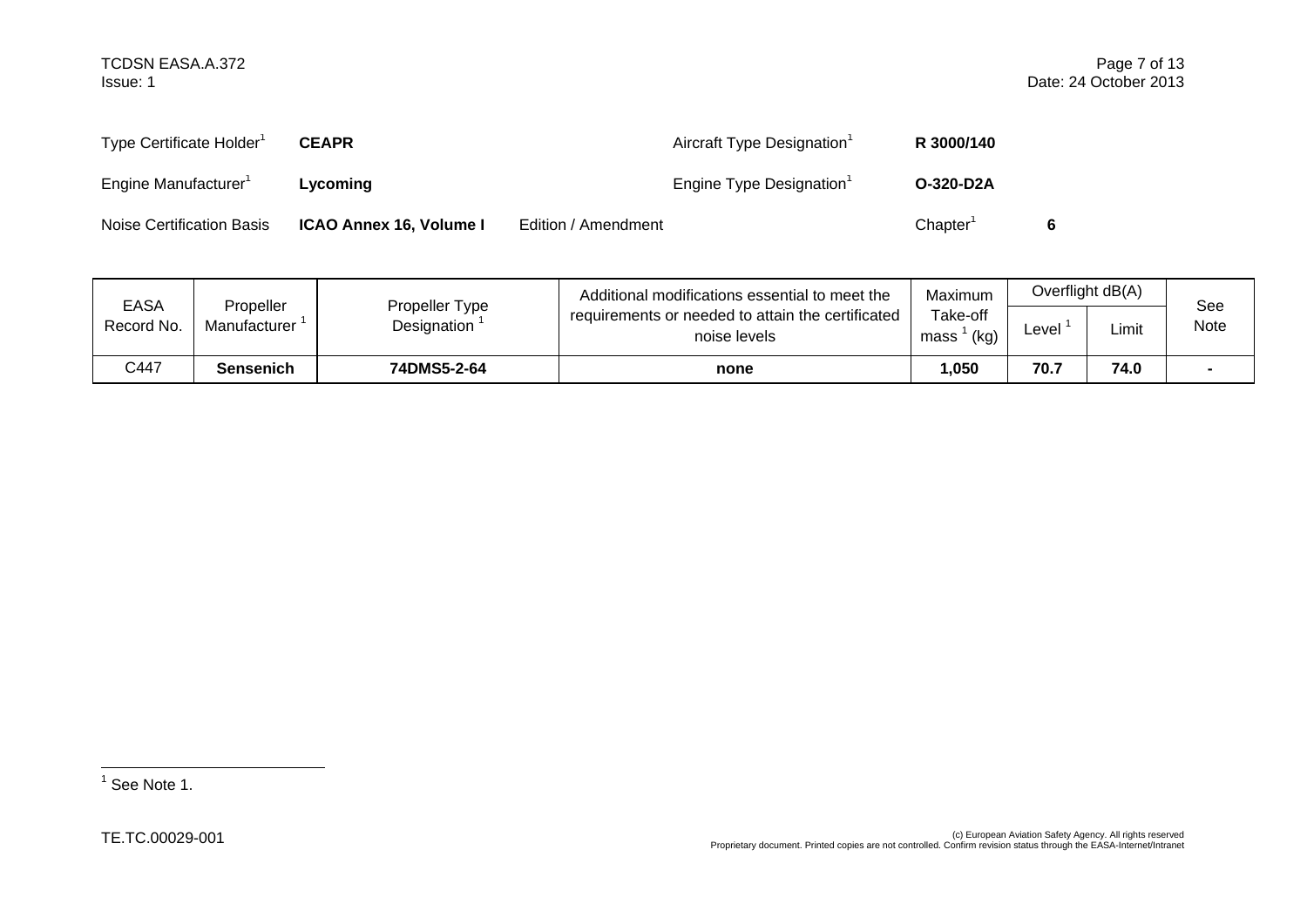| Type Certificate Holder <sup>1</sup> | <b>CEAPR</b>                   | Aircraft Type Designation <sup>1</sup> | R 3000/140           |            |
|--------------------------------------|--------------------------------|----------------------------------------|----------------------|------------|
| Engine Manufacturer <sup>1</sup>     | Lycoming                       | Engine Type Designation <sup>1</sup>   | O-320-D2A            |            |
| Noise Certification Basis            | <b>ICAO Annex 16, Volume I</b> | Edition / Amendment                    | Chapter <sup>'</sup> | 10 (10.4a) |

| <b>EASA</b> | Propeller    | Propeller Type | Additional modifications essential to meet the                    | Maximum                  |       | Take-off dB(A) | See  |
|-------------|--------------|----------------|-------------------------------------------------------------------|--------------------------|-------|----------------|------|
| Record No.  | Manufacturer | Designation    | requirements or needed to attain the certificated<br>noise levels | Take-off<br>(kg)<br>mass | Level | Limit          | Note |
| C448        | Sensenich    | 74DMS5-2-64    | none                                                              | ,050                     | 71.9  | 83.9           |      |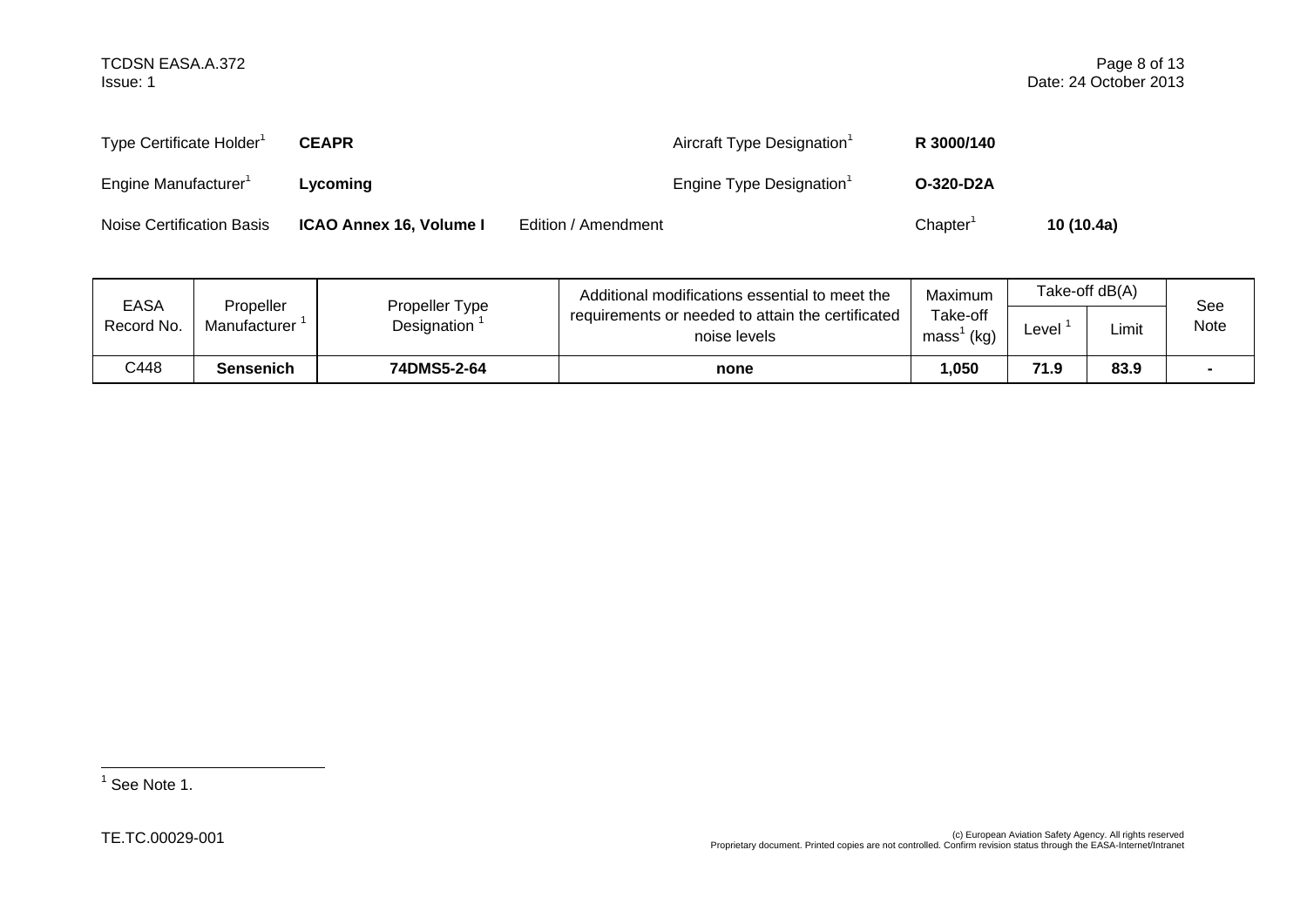| Type Certificate Holder <sup>1</sup> | <b>CEAPR</b>                   | Aircraft Type Designation <sup>1</sup> | R 3000/160           |  |
|--------------------------------------|--------------------------------|----------------------------------------|----------------------|--|
| Engine Manufacturer <sup>1</sup>     | Lycoming                       | Engine Type Designation <sup>1</sup>   | O-360-A3A            |  |
| Noise Certification Basis            | <b>ICAO Annex 16, Volume I</b> | Edition / Amendment                    | Chapter <sup>'</sup> |  |

| <b>EASA</b> |                           |                               | Additional modifications essential to meet the                    | Maximum                  | Overflight dB(A) |       |             |
|-------------|---------------------------|-------------------------------|-------------------------------------------------------------------|--------------------------|------------------|-------|-------------|
| Record No.  | Propeller<br>Manufacturer | Propeller Type<br>Designation | requirements or needed to attain the certificated<br>noise levels | Take-off<br>(kg)<br>mass | Level            | Limit | See<br>Note |
| C449        | <b>Sensenich</b>          | 76EM8S5-0-64                  | none                                                              | .150                     | 73.6             | 75.3  |             |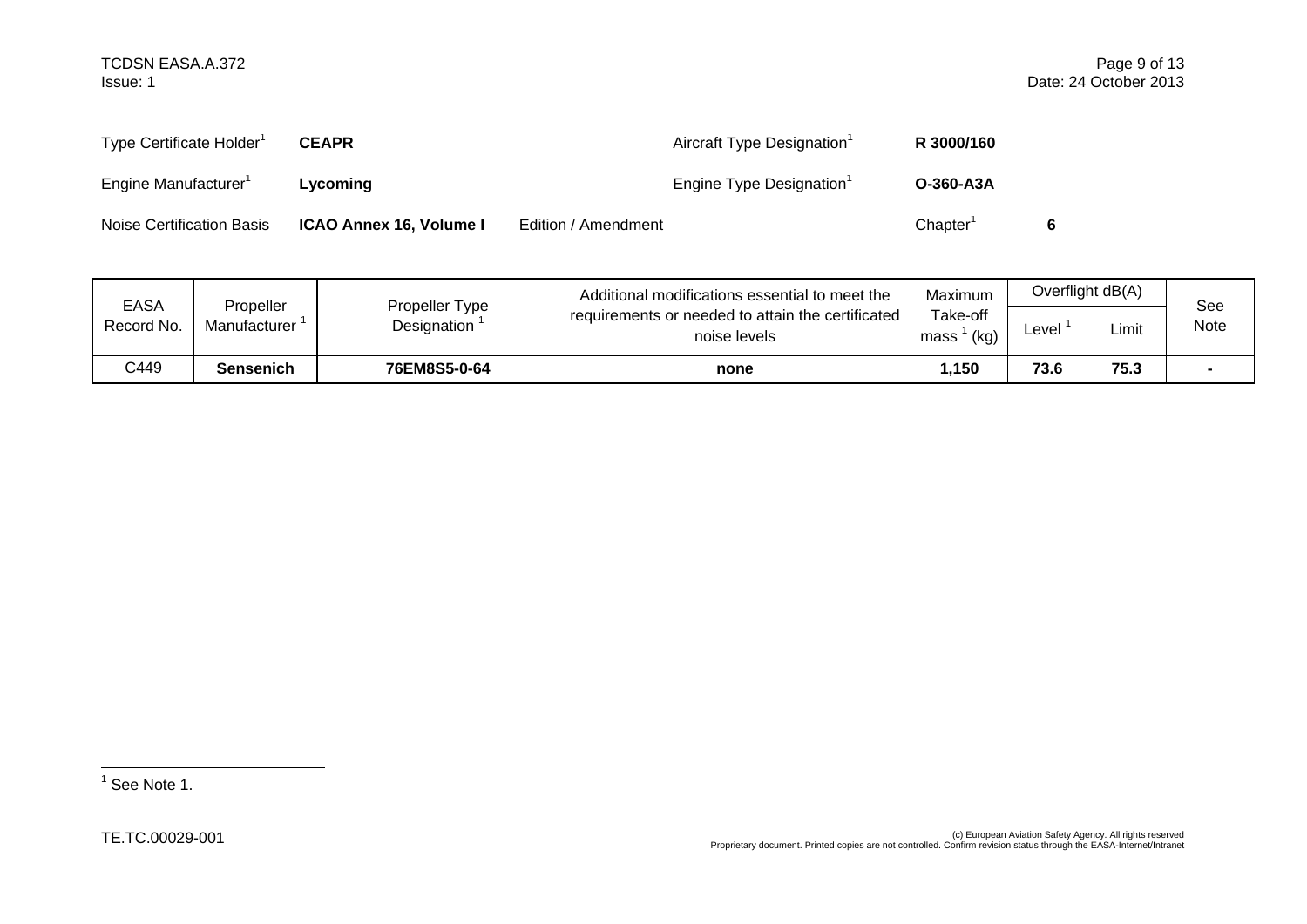| Noise Certification Basis            | <b>ICAO Annex 16, Volume I</b> | Edition / Amendment                    | Chapter    | 10 (10.4a) |
|--------------------------------------|--------------------------------|----------------------------------------|------------|------------|
| Engine Manufacturer <sup>1</sup>     | Lycoming                       | Engine Type Designation <sup>1</sup>   | O-360-A3A  |            |
| Type Certificate Holder <sup>1</sup> | <b>CEAPR</b>                   | Aircraft Type Designation <sup>1</sup> | R 3000/160 |            |

|                           | Propeller        |                               | Additional modifications essential to meet the                    | Maximum                  | Take-off dB(A) |       |             |
|---------------------------|------------------|-------------------------------|-------------------------------------------------------------------|--------------------------|----------------|-------|-------------|
| <b>EASA</b><br>Record No. | Manufacturer     | Propeller Type<br>Designation | requirements or needed to attain the certificated<br>noise levels | Take-off<br>mass<br>(kg) | ∟evel          | Limit | See<br>Note |
| C450                      | <b>Sensenich</b> | 76EM8S5-0-64                  | none                                                              | ,150                     | 73.1           | 85.2  |             |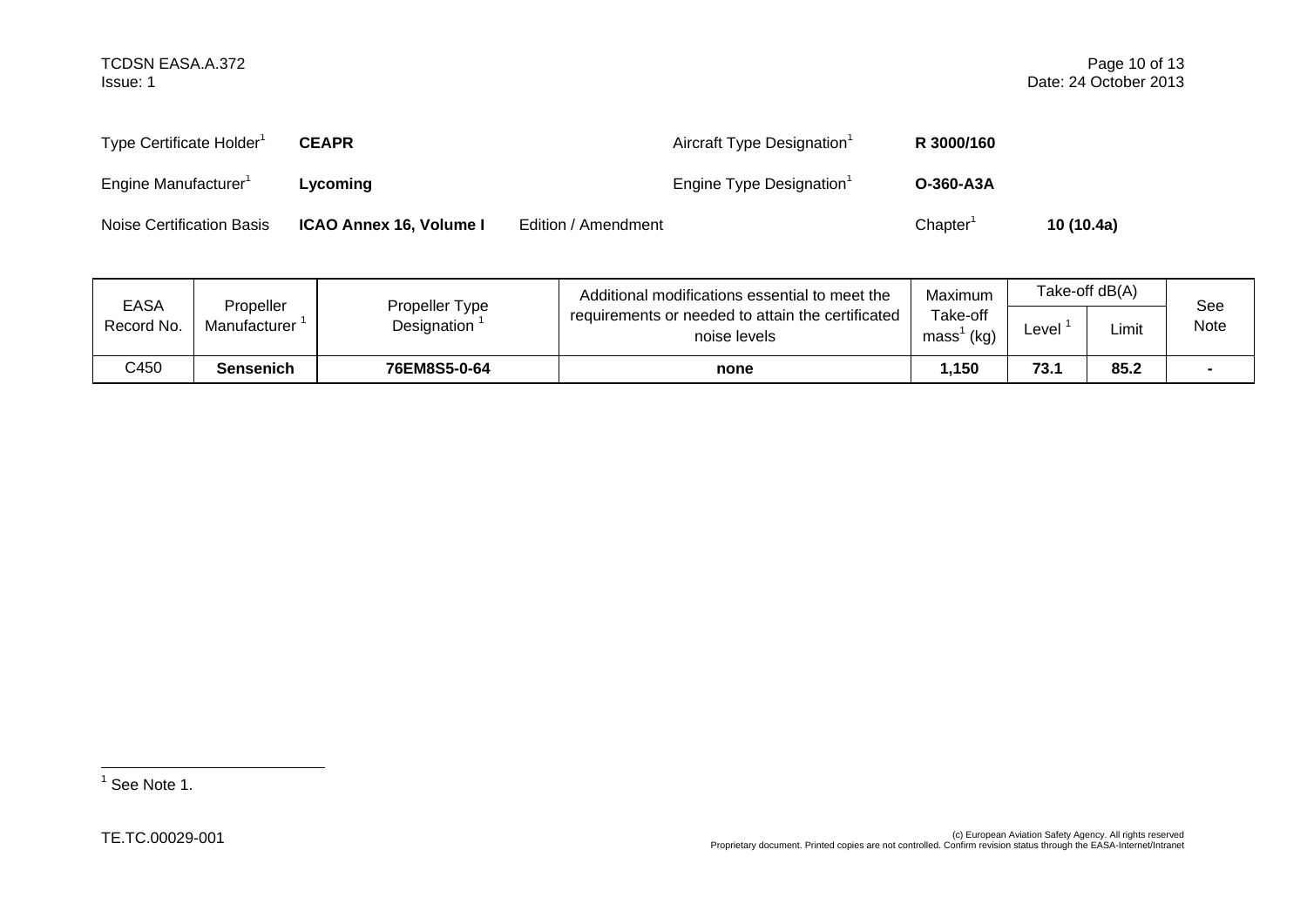| Type Certificate Holder <sup>1</sup> | <b>CEAPR</b>                   | Aircraft Type Designation <sup>1</sup> | R 3000/180 |    |
|--------------------------------------|--------------------------------|----------------------------------------|------------|----|
| Engine Manufacturer <sup>1</sup>     | Lycoming                       | Engine Type Designation <sup>1</sup>   | O-360-A3A  |    |
| Noise Certification Basis            | <b>ICAO Annex 16, Volume I</b> | Edition / Amendment                    | Chapter'   | 10 |

| <b>EASA</b> |                  | Propeller Type<br>Propeller<br>Designation | Additional modifications essential to meet the<br>requirements or needed to attain the certificated<br>noise levels | Maximum<br>Take-off<br>(kg)<br>mass | Take-off dB(A) |       |             |
|-------------|------------------|--------------------------------------------|---------------------------------------------------------------------------------------------------------------------|-------------------------------------|----------------|-------|-------------|
| Record No.  | Manufacturer     |                                            |                                                                                                                     |                                     | Level          | Limit | See<br>Note |
| C150        | <b>Sensenich</b> | 76EM8S5-0-64                               | none                                                                                                                | ,150                                | 73.2           | 85.2  | . .         |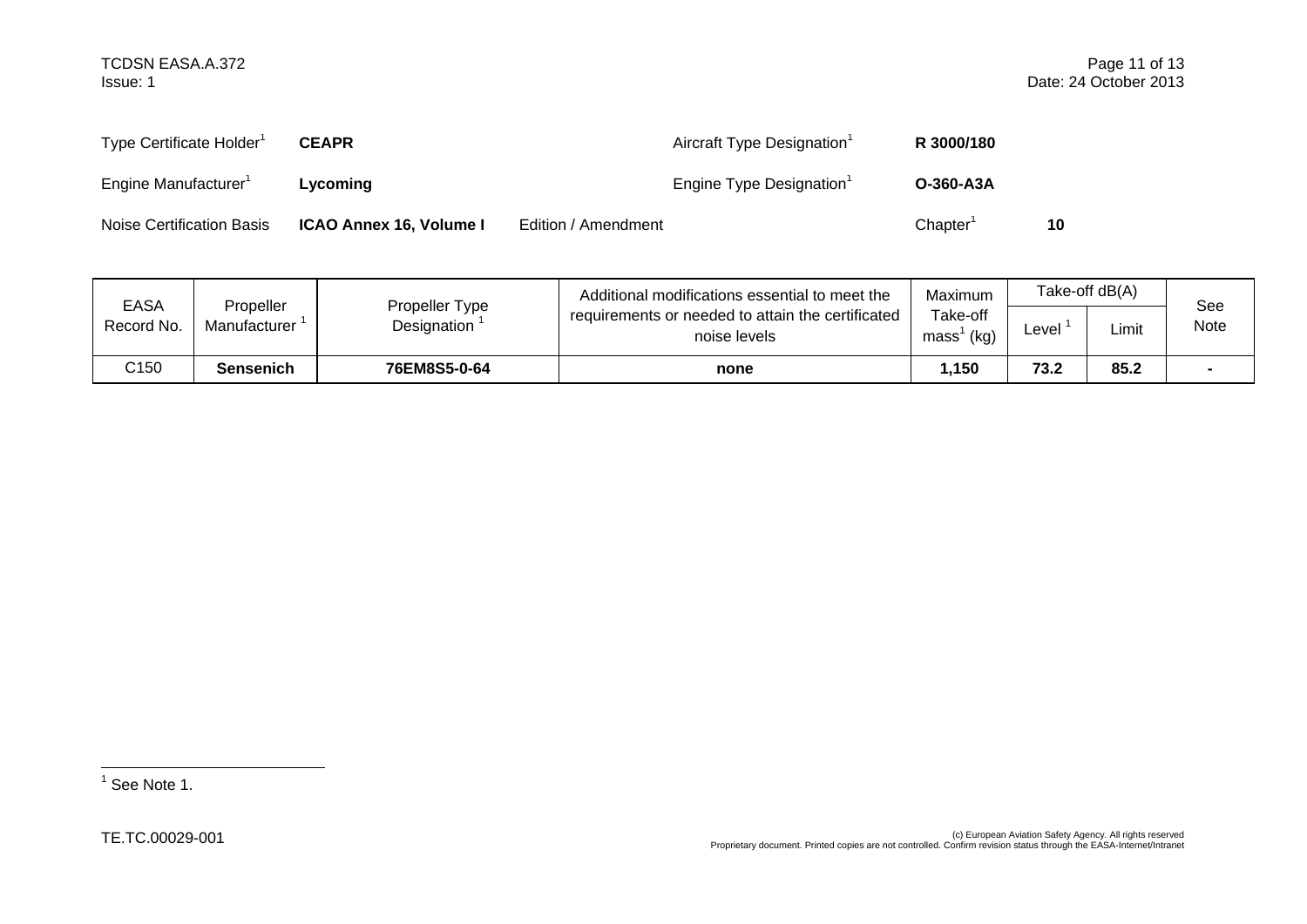### **TCDSN EASA.A.372 Notes**

1. Items so marked shall be included on EASA Form 45.